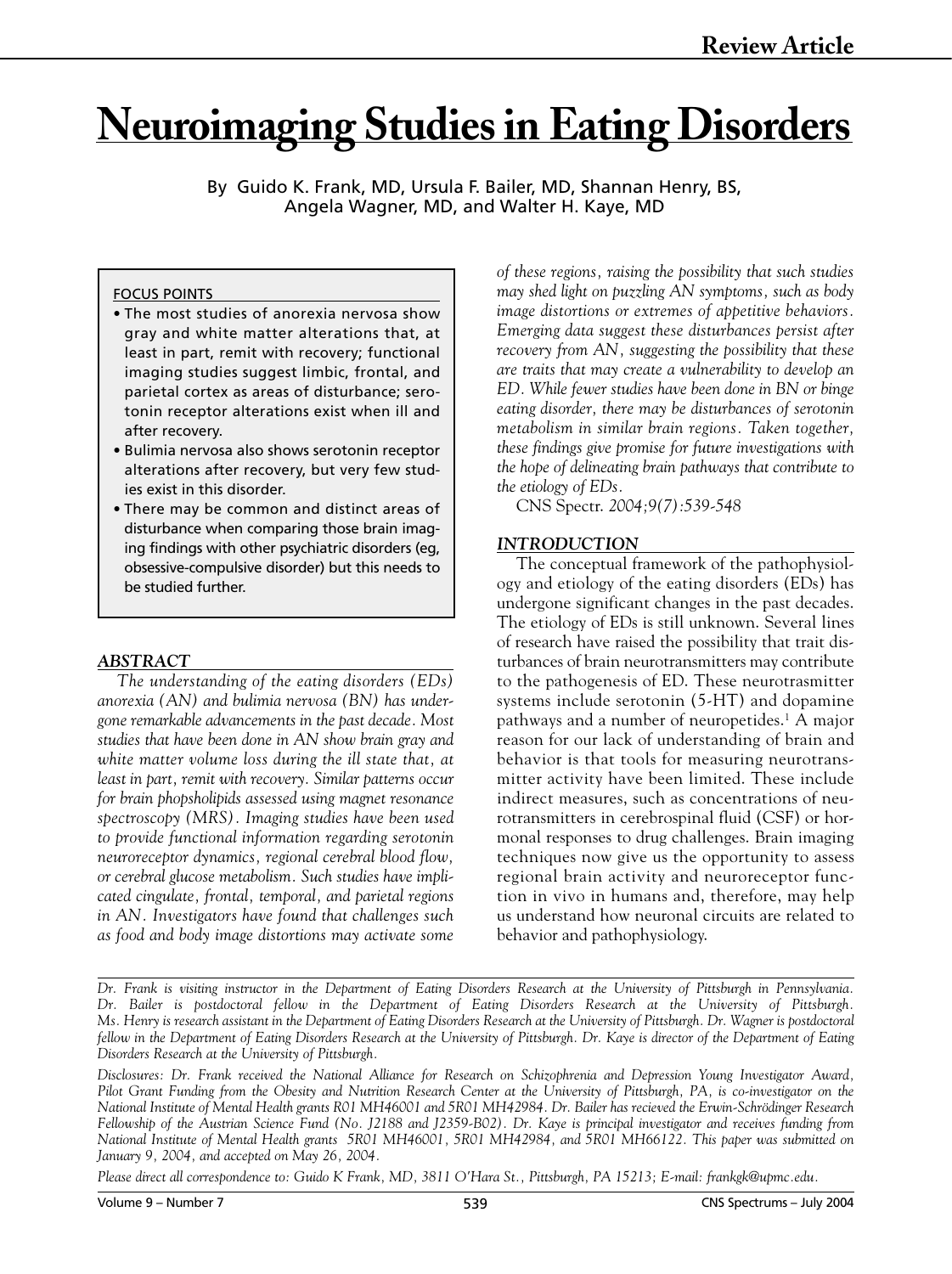A range of neuroimaging tools are now available. Structural imaging techniques, such as computer tomography (CT), may provide information on gross structural abnormalities. Magnetic resonance spectroscopy (MRS) can detect brain chemicals that are involved in brain metabolism. Positron emission tomography (PET), single photon emission computed tomography (SPECT), or functional magnetic resonance imaging (fMRI) can be used to assess brain activity thought to be associated with changes in regional cerebral blood flow (rCBF) or glucose metabolism (rCGM). Neurotransmittersreceptor and transporter function can be assessed with PET and SPECT.

Studies in a number of psychiatric disorders suggest brain structures, such as the amygdala or frontal cortical areas, are involved in emotional processing.2,3 Patients with EDs have comorbid mood disturbances and anxiety, and it has been hypothesized that similar biological markers,<sup>1</sup> as in other disorders might be found. Moreover, people with EDs have poorly understood symptoms, such as body image distortions and restrictive eating. Over the past decade, brain imaging studies have begun to help us understand the brain pathways that may contribute to such symptoms.

#### *ANOREXIA NERVOSA*

 AN is a disorder that usually begins during adolescence in females, and is associated with an intense fear of gaining weight, feeling fat, emaciation, and amenorrhea. A restricting type (AN-R) has been distinguished from a binge eating/purging type (AN-B/P).4 Comorbid obsessive-compulsive disorder (OCD), depression, and anxiety are common.5

#### *Computed Tomography and Magnetic Resonance Imaging Studies*

It is well known from CT and MRI studies that underweight AN patients tend to have enlarged sulci and ventricles and decreased brain mass.<sup>6-8</sup> While these alterations shift towards normal with weight restoration, it is not certain whether they normalize.9,10 It is not clear whether these changes during the ill state are related to changes in gray or white matter, or the extracellular space. Moreover, it remains uncertain whether these are generalized brain changes or are specific to particular brain regions. The most extensive structural studies have been done by Katzman and colleagues.<sup>11</sup> They found, in 13 adolescent AN women, reduced total gray matter and white matter as well as increased CSF volume during the ill state. By contrast, in a cohort of ill AN, BN, and controls, Husain and col-

leagues<sup>12</sup> assessed the midsagital plane acquired by MRI, finding reduced midbrain and thalamic size in AN but no gray matter alterations. Lambe and colleagues<sup>13</sup> studied recovered AN and found that they had reduced gray matter and increased CSF volume compared with controls, but greater gray matter and smaller CSF volume compared with subjects with AN. Furthermore, a longitudinal study of six women during the ill state and after weight recovery (mean: 16 months)<sup>14</sup> showed that white matter volume was remitted after weight recovery, but a gray matter deficit and CSF volume persisted.

The reason for changes in brain volume is also unknown. Some data suggest that cortisol may contribute to brain alterations. Katzman and colleagues<sup>11</sup> found that urinary free cortisol was positively correlated with CSF, but inversely with gray matter volume. AN patients have increased CSF cortisol.<sup>15</sup> Therefore, it is possible that hypercortisolemia may play a role in reduced brain mass in AN. Recently, mesial temporal (amgdalo-hippocampal complex) size<sup>16</sup> was found to be reduced in AN, but there was no relationship with hormonal levels, including urinary free cortisol. It is unclear if this finding was confined to the mesial temporal cortex or ubiquitous, making its interpretation difficult.

The question of whether alterations in brain mass contribute to cognitive or mood changes in AN has not been well studied. Kingston and colleagues<sup>17</sup> combined structural imaging with psychological assessments, including anxiety, depression, attention, and memory, in 46 AN inpatients before and after weight gain, compared with controls. No significant correlations were found, suggesting either no specificity of disturbance that can be related to specific behavior or simply inefficient analysis methods.

In summary, these studies tend to indicate that during the ill state a gray matter and probably white matter volume loss occurs that at least partially recovers with weight restoration. Those structural alterations are relatively non-specific, and behavioral correlates have not been discovered.

# *Magnetic Resonance Spectroscopy Studies*

MRS can give information on nerve cell damage by assessing brain metabolites such as choline, *N*-acetylaspartate (NAA), phosphorus, and myo-inositol. MRS studies in juvenile AN patients found higher choline containing compounds relative to total creatine and lower ratios of NAA relative to choline in white matter.18,19 Those changes were interpreted to be altered cell membrane turnover, as they were reversible with recovery.<sup>20</sup> Two studies<sup>21,22</sup> showed reduced brain phospholipids that positively correlated with body mass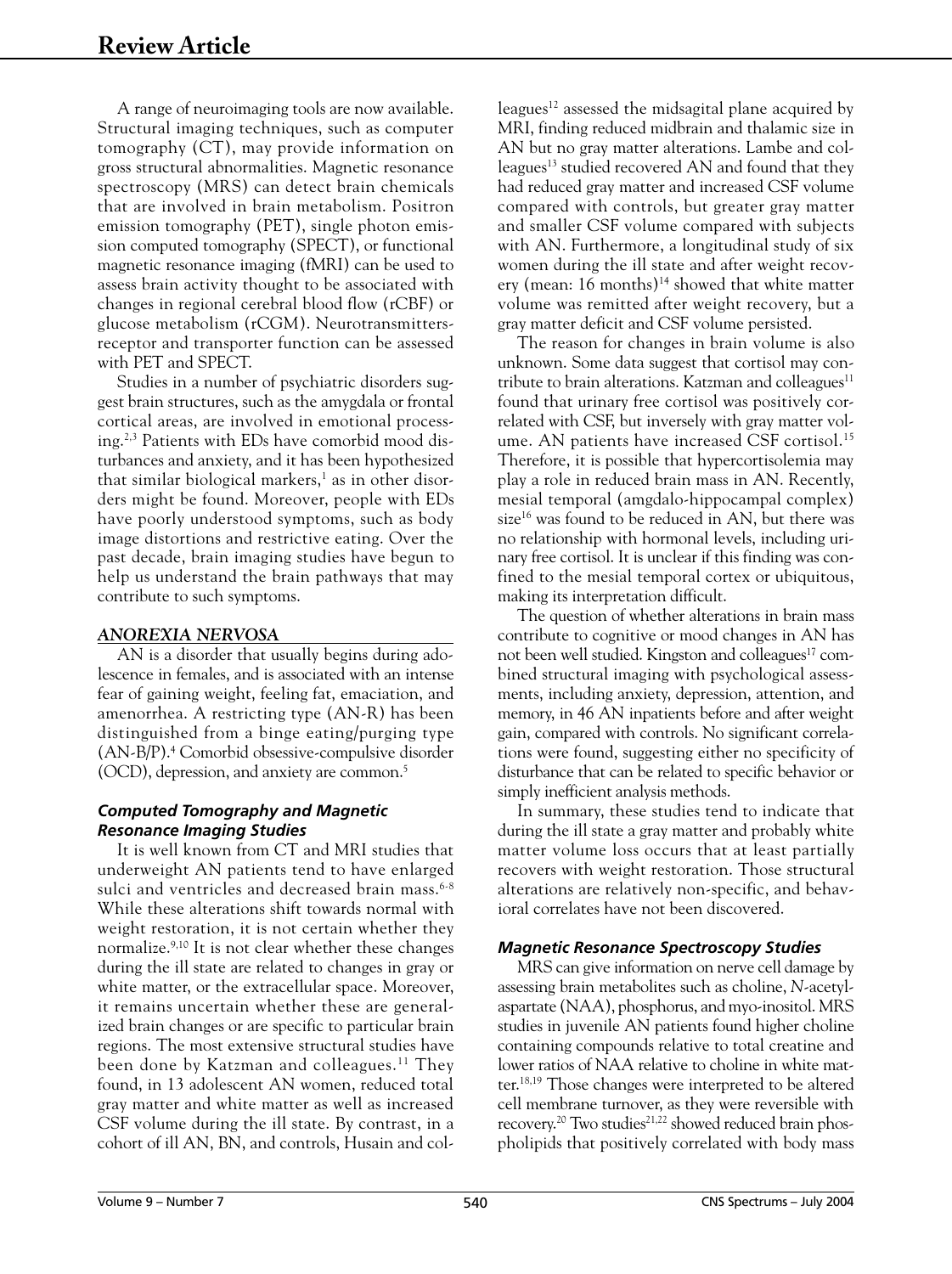index, also suggesting a state dependent phenomenon. The latter study also found body mass index positively correlated with frontal cortex myo-inositol, which is a part of the 5-HT second messenger neurotransmission system<sup>23</sup> and could be consistent with reduced 5-HT activity in AN.1

# *Positron Emission Tomography and Single Photon Emission Computed Tomography Studies: Resting Condition*

Most studies that have assessed "resting" brain activity in AN have used SPECT (Table). Gordon and colleagues<sup>24</sup> found that  $13$  of  $15$  individuals with AN had unilateral temporal lobe hypoperfusion that persisted in the subjects studied after weight restoration. Kuruoglu and colleagues<sup>25</sup> studied two patients with AN with bilateral hypoperfusion in frontal, temporal, and parietal regions which normalized after 3 months of remission. Takano and colleagues<sup>26</sup> found hypoperfusion in the medial prefrontal cortex and anterior cingulate and hyperperfusion in the thalamus and amygdalohippocampal complex. In a study by Chowdhury and colleagues,<sup>27</sup> adolescent subjects with AN had unilateral temporo-parietal and frontal lobe hypoperfusion, and Rastam and colleagues<sup>28</sup> found temporo-parietal and orbitofrontal hypoperfusion in ill and recovered AN subjects. Fewer studies have assessed glucose metabolism using PET. Delvenne and colleagues<sup>29-32</sup> studied individuals with AN with frontal and parietal hypometabolism compared with controls, who normalized with weight gain.

Taken together, studies in the resting condition most frequently suggest alterations of the temporal, parietal or cingulate cortex during the ill state, and a few studies suggest persistent alterations in those areas after weight gain. This could be a potentially important finding given that the mesial temporal cortex is implicated in emotional processing and increased anxiety in AN could be related to altered amygdala function. However, studies have been generally small and need replication in AN subgroups, stratified by restricting and binge eating/ purging type, in order to clarify the results.

# *Positron Emission Tomography, Single Photon Emission Computed Tomography, and Functional Magnetic Resonance Imaging Task-Activation Studies*

Functional imaging has been done in conjunction with paradigms and tasks that are meant to elicit areas of brain activation that might be specific for AN pathophysiology. Several different paradigms have been used. Eating custard cake showed increased brain activity in AN compared to controls using SPECT in frontal, occipital, parietal, and temporal areas.33,34 Food imagination on SPECT showed that AN-B/P had greater right-sided parietal and prefrontal activation compared with controls and  $AN-R$ ,<sup>35</sup> and Gordon and colleagues<sup>36</sup> found in AN that high calorie foods provoked anxiety and led to greater temporo-occipital activation when compared with low-calorie foods using PET. Ellison and colleagues,<sup>37</sup> using fMRI, also found that visual high calorie presentation elicited high anxiety in AN together with left mesial temporal as well as left insular and bilateral anterior cinculate cortex (ACC) activity. Those results could be consistent with anxiety provocation and related amygdala activation, which has been found in the past, and the notion that the emotional value of an experience is stored in the amygdala.<sup>38</sup>

Uher and colleagues<sup>39</sup> used pictures of food and non-food aversive emotional stimuli to assess ill and recovered AN subjects Food-stimulated medial prefrontal and ACC in both recovered and ill AN, but lateral prefrontal regions only in recovered AN. In controls, food was associated with occipital, basal ganglia, and lateral prefrontal activation. Aversive non-food stimuli activated occipital and dorsolateral prefrontal cortex in all three subject groups. In recovered AN patients, prefrontal cortex, ACC, and cerebellum were more highly activated compared with both controls and chronic AN after food. This suggested that higher ACC and medial prefrontal cortex activity in both ill and recovered AN subjects compared with controls may be a trait marker for AN. These are areas of executive function, decision-making, error monitoring, and reward expectancy. Such alterations could suggest heightened vigilance or processing activity in response to visual food stimuli.

Body image distortion is an integral part of AN pathophysiology. Studies<sup>40</sup> have been done confronting three AN subjects and three controls with their own digitally distorted body images using a computer-based video technique and fMRI. AN patients had greater activation in the brain stem, right amygdala, and fusiform gyrus, again suggesting anxiety related to the body experience that is reflected by amygdala activity. In a follow-up study in a larger and more homogenous sample using the same paradigm, Wagner and colleagues<sup> $41$ </sup> found no amygdala activation but a hyper-responsiveness in brain areas belonging to the frontal visual system and the attention network (Brodman area 9)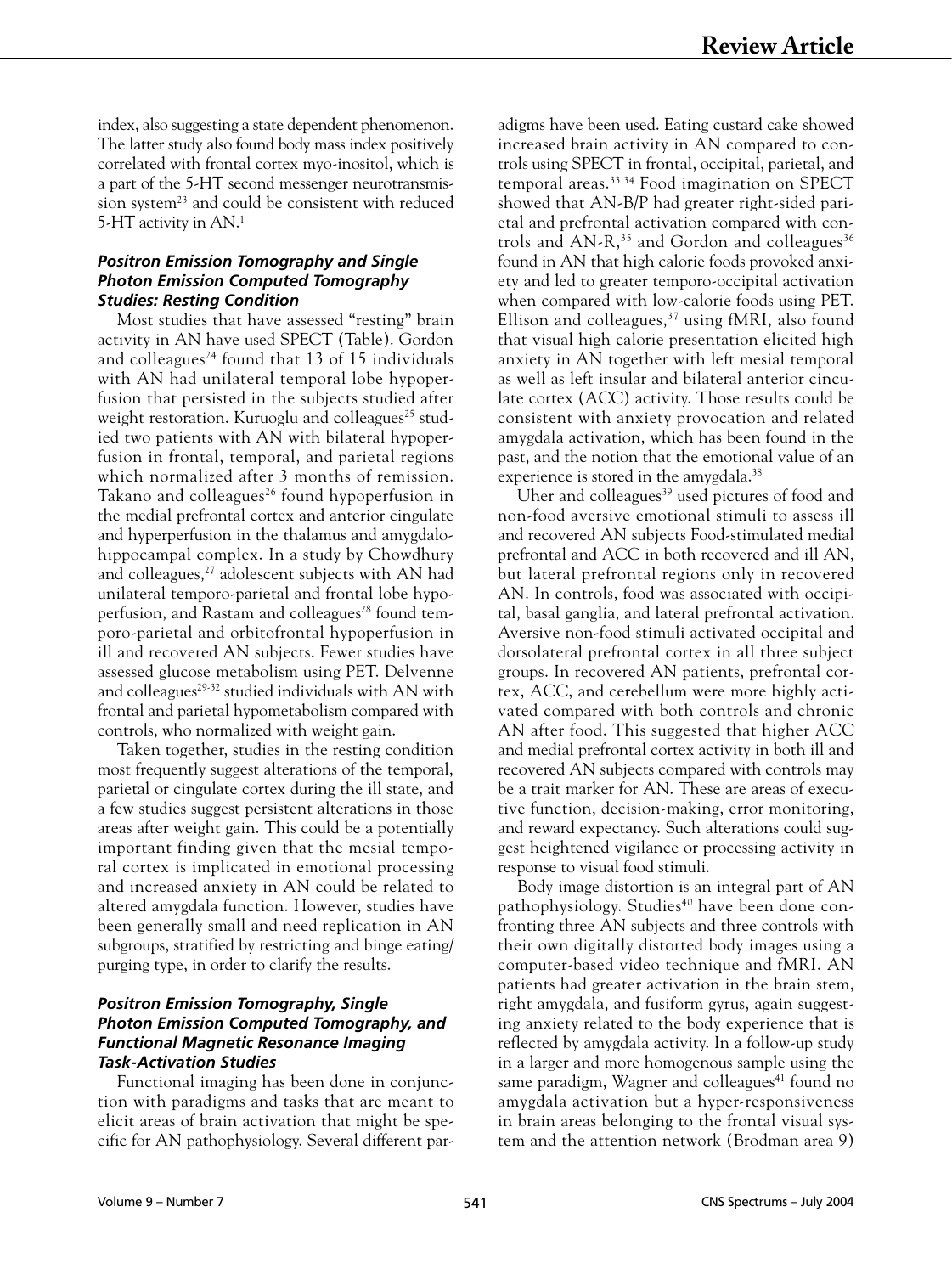as well as inferior parietal lobule (Brodman area 40), including the anterior part of the intraparietal sulcus. The latter areas are specifically involved in visuospatial processing. This finding makes the involvement of the brain anxiety circuit less clear but may suggest that perceptual alterations may be related to the neglect phenomenon.<sup>42</sup> In comparison, a study of a group of control women,<sup>43</sup> found left amygdala activation in relation to unpleasant body-related words, as well as contralateral parahippocampal activation that was negatively related to the Eating Disorders Inventory score. Thus, in young women, both controls and AN subjects may have somewhat similar anxiety reactions to their body images being distorted.

It is difficult to compare these studies, as the imaging modalities and tasks are not consistent and the groups of subjects are small. Still, it appears that temporal and cingulate activity are frequently different between AN and controls. Those regions are part of the emotion/anxiety processing network. Anxiety is a premorbid trait in AN, and a disturbance in those areas could reflect a biological trait related correlate. Parietal cortical areas also seem to repeatedly distinguish AN from controls. In comparison, OCD also showed ACC and temporo-parietal activation in different studies.44 Future studies will need to determine whether there is a common neuronal network alteration in AN and OCD.

# *Receptor Imaging Studies*

Neurotransmitters, such as 5-HT and dopamine, are distributed throughout the brain via specific neuronal pathways. Their influence on behavior is believed to be via action on specific receptors that are located mostly post-synaptically but also for some receptor types pre-synaptically in, for example, the midbrain. Radioligands exist for several of the serotonin receptor types. One of the most commonly assessed receptor type is the 5-HT 2A  $(5-HT<sub>2A</sub>)$  receptor, which is involved in the regulation of feeding, mood, and anxiety, and in antidepressant action.<sup>45</sup> Three studies<sup>46-48</sup> have assessed 5-HT<sub>2A</sub> receptor binding in ill and recovered AN women. Ill subjects<sup>46</sup> showed reduced binding in the left frontal, bilateral parietal, and occipital cortex. Recovered AN-R<sup>47</sup> also had reduced 5-HT<sub>2A</sub> binding, most strongly in mesial temporal and parietal cortical areas as well as in the cingulate cortex. In another study, women recovered from AN-B/P had reduced  $5HT_{2A}$  binding relative to controls in the left subgenual cingulate, left parietal, and

right occipital cortex.<sup>48</sup> In that study,  $5HT_{2A}$  binding was positively related to harm avoidance and negatively to novelty seeking in cingulate and temporal regions, with negative relationships between  $5HT<sub>2A</sub>$  binding and drive for thinness.

Those findings further highlight the possibility of disturbances of the ACC and mesial temporal cortex in AN. Since these disturbances persist after recovery, it is possible they are trait disturbances. The ACC receives afferents from the amygdala and has direct projections to the premotor frontal cortex and other limbic regions. It plays a crucial role in initiation, motivation, and goal-directed behaviors<sup>49</sup> as well as reward.<sup>50</sup> The amygdala mediate the interpretation of fear and the representation of emotional stimuli values.<sup>38</sup> One could state the hypothesis that AN patients have disturbed processing of emotional stimuli valence, resulting in poor flexibility in reevaluating actual danger of those stimuli and reduced adaptation to new situations. Future studies will need to determine whether relationships between  $5HT<sub>2A</sub>$  receptor activity and measures for anxiety, such as harm avoidance, can be replicated. This could be an exciting avenue for the link of neurochemistry and behavior.

# *BULIMIA NERVOSA*

BN is characterized by recurrent binge eating followed by behaviors to counteract weight gain, such as self-induced vomiting. Individuals with BN, usually at normal weight, present with a fear of gaining weight and food and body weight-related preoccupations. BN is usually associated with increased depressive and anxious feelings. Impulsive behaviors as well as cluster B behaviors are frequent.<sup>4</sup>

# *Computed Tomography and Magnetic Resonance Imaging Studies*

Only a few structural studies have been performed in BN. Pituitary abnormalities have been suggested,<sup>51</sup> as well as cerebral atrophy<sup>52,53</sup> and ventricular enlargement.54-56 No conclusions on etiology or impact of those structural lesions could have been drawn yet<sup>52</sup> since those measures may be short-term dependent on nutritional intake.<sup>57</sup>

# *Magnetic Resonance Spectroscopy Studies*

A mixed group of AN and BN subjects had reduced prefrontal myo-inositol and lipid compounds22,58 compared with controls. However, it is unclear whether those findings were specific to either AN or BN or were related to both.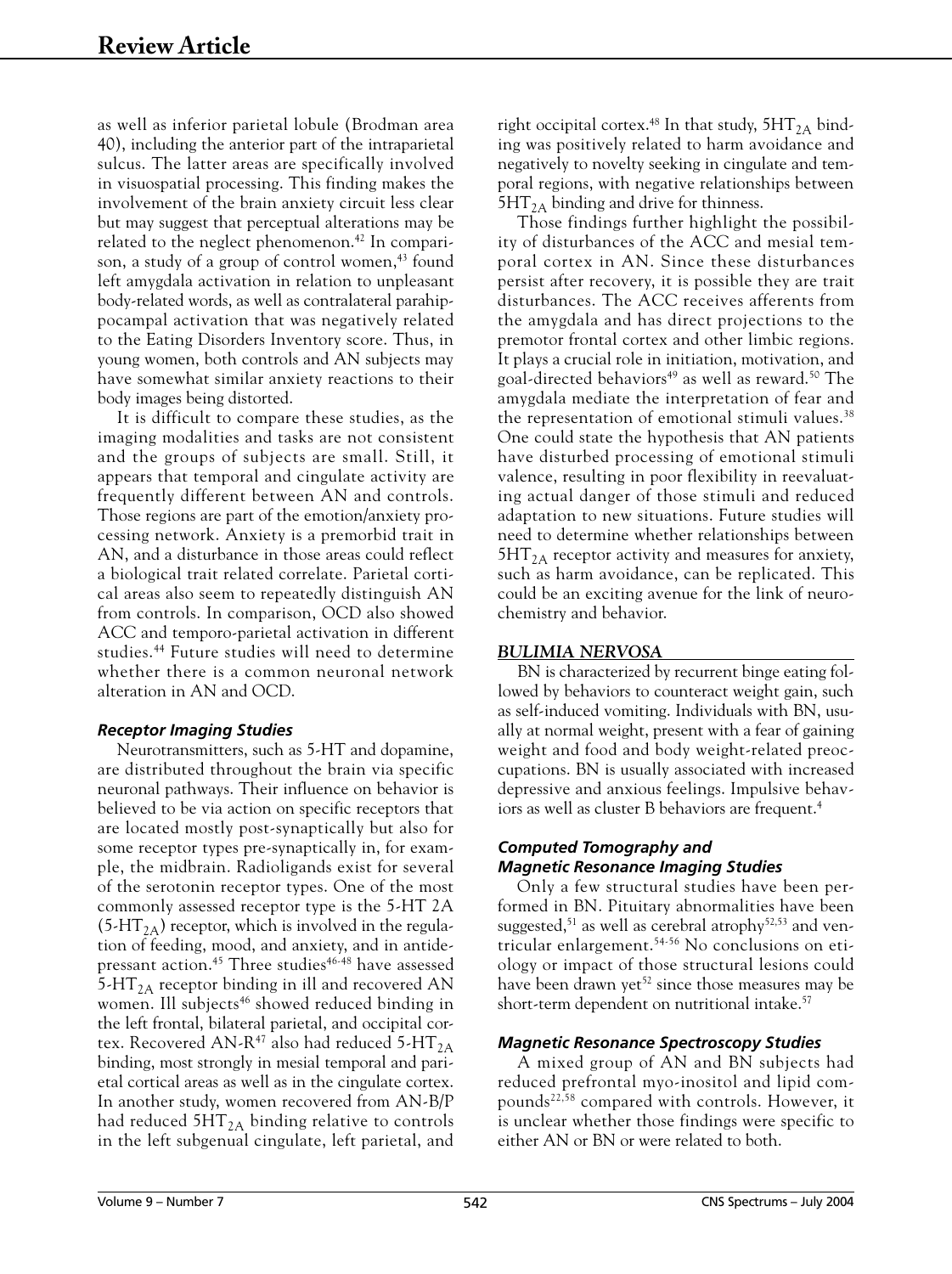# *Positron Emission Tomography and Single Photon Emission Computed Tomography Studies: Resting Condition*

Similar to findings in AN, rCGM in the resting state was reduced globally in BN compared with controls, with significantly reduced rCGM in the parietal cortex using PET.59 Interestingly, depressive symptoms in a bulimic group correlated with rCGM in the left anterolateral prefrontal cortex in one study.60 This finding has not been replicated. Another study $61$  investigated brain activity in BN versus depressed subjects and found that BN patients had reduced right frontal activation compared with controls and depressed subjects, but depressed subjects had reduced basal ganglia activity supporting different pathophysiology for BN and depression. In nine recovered (mean: 57 months) BN subjects<sup>62</sup> rCBF was similar compared with  $12$ controls but correlated negatively with length of recovery, which could reflect either a scarring effect or possibly a return to permorbid lower rCBF. A follow up study will need to clarify this finding.

It therefore appears that rCBF and rCGM alterations during the ill state remit with recovery, although pre- or post-illness alterations cannot be excluded based on the available data. Furthermore, BN and depression may be distinguished by different patterns of brain activity, which is important considering the frequent overlap in depressive symptoms.

# *Task-Activation Studies*

Nozoe and colleagues<sup>34</sup> found that BN patients had greater right inferior frontal and left temporal blood flow compared with controls before, but similar activity after a meal. BN subjects have increased liking for sweet stimuli compared with controls $63$ and, therefore, may have altered processing of taste stimuli. A fMRI study by Frank and colleagues $64$ using a glucose challenge, found in recovered BN subjects (seven BN, three AN-B/P) reduced ACC activity compared with six controls. The ACC is an cuneus area that is involved in error monitoring but also in the anticipation of reward.50 In this paradigm, where subjects knew which taste stimulus to expect, higher activity in controls could suggest higher reward expectation by controls than anticipated by BN-type subjects.

# *Receptor Imaging Studies*

5-HT receptor alterations may have specific implications on behavior. Kaye and colleagues<sup>65</sup> found reduced orbitofrontal  $5-HT<sub>2A</sub>$  receptor binding in recovered BN subjects. Orbitofrontal altera-

tions could reflect behavioral disturbances in BN that include impulsiveness and altered emotional processing<sup>66</sup> Altered orbitofrontal activity as found in borderline personality disorder<sup>67</sup> could indicate a common area for impulse control disturbance. In addition, women with BN failed to show common correlations of age and  $5-HT_{2A}$  binding. This finding raises the possibility that women with BN may have alterations of developmental mechanisms of the 5-HT system. Another study<sup>68</sup> reported on reduced 5-HT transporter binding in thalamus and hypothalamus in ill BN subjects. The 5-HT system has consistently been shown to be disturbed in EDs, and reduced 5-HT transporter when ill may be related to altered brain 5HT function, such as reduced 5-HT activity during the ill state.<sup>69</sup> Reduced 5- $HT_{2A}$  activity after recovery could reflect a trait disturbance involved in alterations of mood, anxiety, and impulse control. Most recently, increased 5-HT<sub>1A</sub> recptor binding was found by Tiihonen and colleagues70 using PET in BN subjects in all studied brain regions, but most prominently in prefrontal, cingulate and a parietal cortex area. Central 5-HT function is reduced in BN and increased  $5-HT<sub>1A</sub>$  receptor binding could be a negative-feedback up-regulation. Higher  $5$ -HT<sub>1A</sub> binding could also be related to the well-known phenomenon that BN patients require higher doses of selective serotonin reuptake inhibitors compared with, for example, to patients being treated for depression. Those 5-HT receptor alterations and their implications on treatment will have to be further studied and the findings replicated.

# *BINGE EATING DISORDER*

 BED is a proposed diagnostic category.4 BED is characterized by BN-like symptoms, except that no compensatory measures are used. Very little is known about brain activity in BED. Karhunen and colleagues71 found that there may be a lateralization of blood flow in BED, with higher activity in the left hemisphere compared with the right in response to visual food presentation. Also, there was a linear correlation of hunger with left frontal/prefrontal cortical activity. The same group found reduced 5-HT transporter binding<sup>72</sup> in the midbrain, that improved with fluoxetine and group psychotherapy,73 suggesting, at least in part, state-dependent serotonergic alterations.

# *CONCLUSION*

Until recently, the assessment of psychiatric disorders has relied on subjective reports from patients, and biologic research has been limited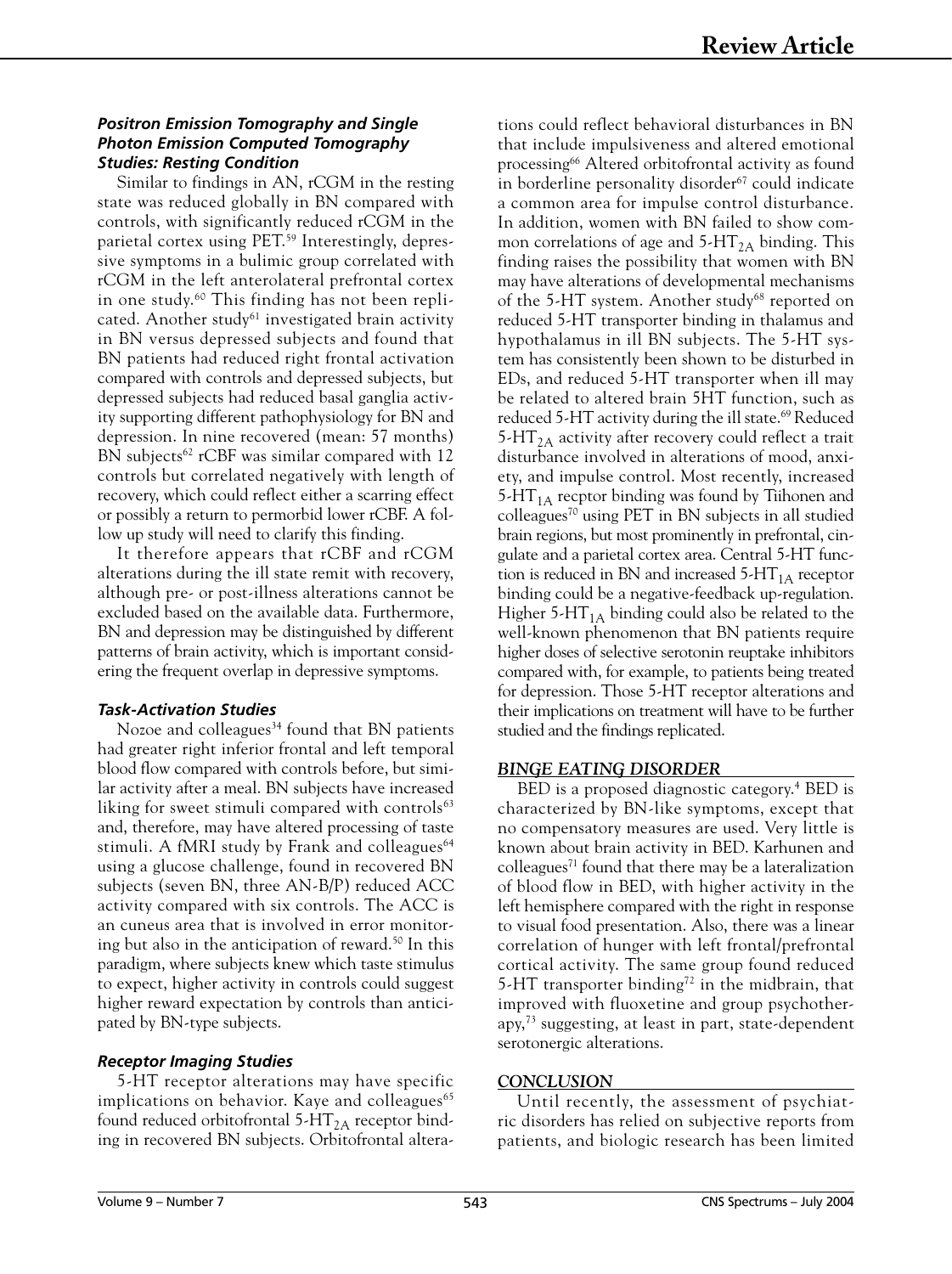|                                    |             |                             |                   | TABLE. FUNCTIONAL BRAIN IMAGING STUDIES IN ANOREXIA NERVOSA AND BULIMIA NERVOSA |                                          |                 |                               |                                   |                                         |  |  |
|------------------------------------|-------------|-----------------------------|-------------------|---------------------------------------------------------------------------------|------------------------------------------|-----------------|-------------------------------|-----------------------------------|-----------------------------------------|--|--|
| <u>Authors</u>                     | <u>Year</u> | Method                      | <b>Activation</b> | $L_{\perp}$                                                                     | <b>REC</b>                               | $\underline{N}$ | Frontal<br><u>cortex</u> left |                                   | <u>right</u>                            |  |  |
|                                    |             | AN "resting" studies        |                   |                                                                                 |                                          |                 |                               |                                   |                                         |  |  |
| Delvenne et al <sup>29</sup>       | 1995        | PET FDG                     |                   | AN-R, AN-B/P                                                                    |                                          | 20              | $\blacktriangledown$          |                                   |                                         |  |  |
| Nozoe et al <sup>34</sup>          | 1995        | ${\rm SPECT}$               |                   | $AN^*$                                                                          |                                          | 8 <sup>8</sup>  | $\mathop{\rm nl}\nolimits$    |                                   |                                         |  |  |
| Gordon et al <sup>24</sup>         | 1997        | <b>SPECT</b>                |                   | $AN^*$                                                                          |                                          | 15              |                               |                                   |                                         |  |  |
| Kuruoglu et al <sup>25</sup>       | 1998        | <b>SPECT</b>                |                   | $AN-B/P$                                                                        |                                          | $\overline{2}$  |                               | $\blacktriangledown$              | $\blacktriangledown$                    |  |  |
| Takano et al <sup>26</sup>         | 2001        | <b>SPECT</b>                |                   | AN-R, AN-B/P                                                                    |                                          | 14              |                               | $\blacktriangledown$              | $\blacktriangledown$                    |  |  |
| Rastam et al <sup>28</sup>         | 2001        | <b>SPECT</b>                |                   | AN-R, AN-B/P AN-R, AN-B/P                                                       |                                          | 21              |                               | $\blacktriangledown$              | $\blacktriangledown$                    |  |  |
| Chowdhury et al <sup>27</sup> 2003 |             | <b>SPECT</b>                |                   | $AN^*$                                                                          |                                          | 15              |                               |                                   | $(2 \text{ of } 3)$ $(1 \text{ of } 3)$ |  |  |
| Audenaert et al <sup>46</sup> 2003 |             | SPECT $5$ -HT <sub>2A</sub> |                   | $AN^*$                                                                          |                                          | 15              |                               | $\blacktriangledown$              | nl                                      |  |  |
| Frank et al <sup>47</sup>          | 2002        | PET $5$ -HT <sub>2A</sub>   |                   |                                                                                 | AN-R                                     | 16              | nl                            |                                   |                                         |  |  |
| Bailer et al <sup>64</sup>         | 2004        | PET $5$ -HT <sub>2A</sub>   |                   |                                                                                 | $AN-B/P$                                 | 10              | nl                            |                                   |                                         |  |  |
|                                    |             | AN "activation" studies     |                   |                                                                                 |                                          |                 |                               |                                   |                                         |  |  |
| Nozoe et al <sup>34</sup>          | 1995        | <b>SPECT</b>                | Eating food       | $AN^*$                                                                          |                                          | 8 <sup>8</sup>  | nl                            |                                   |                                         |  |  |
| Naruo et al <sup>35</sup>          | 2000        | <b>SPECT</b>                | Food images       | AN-R                                                                            |                                          | $7\overline{ }$ | nl                            |                                   |                                         |  |  |
| Naruo et al <sup>35</sup>          | 2000        | <b>SPECT</b>                | Food images       | $AN-B/P$                                                                        |                                          | $7\phantom{.0}$ |                               | nl                                | $\blacktriangle$                        |  |  |
| Gordon et al <sup>36</sup>         | 2001        | PET rCBF                    | Food images       | AN*                                                                             |                                          | 8 <sup>8</sup>  | nl                            |                                   |                                         |  |  |
| Ellison et al <sup>37</sup>        | 1998        | fMRI                        | Food images       | $AN^*$                                                                          |                                          | 6               | nl                            |                                   |                                         |  |  |
| Seeger et al <sup>40</sup>         | 2002        | fMRI                        | Body image        | $AN^*$                                                                          |                                          | $\mathfrak{Z}$  | nl                            |                                   |                                         |  |  |
| Wagner et al <sup>41</sup>         | 2003        | fMRI                        | Body image        | AN-R                                                                            |                                          | 15              |                               | $\blacktriangle$ $\blacktriangle$ |                                         |  |  |
| Uher et al <sup>39</sup>           | 2003        | fMRI                        | Food images       | $AN-R$                                                                          | $\mathbb{A}\mathbb{N}\text{-}\mathbb{R}$ |                 | $\blacktriangle$              |                                   |                                         |  |  |
|                                    |             | BN "resting" studies        |                   |                                                                                 |                                          |                 |                               |                                   |                                         |  |  |
| Hagman et al <sup>61</sup>         | 1990        | PET FDG                     |                   | ${\rm BN}$                                                                      |                                          | $8\phantom{.}$  |                               | $\blacktriangle$                  | $\blacktriangledown$                    |  |  |
| Andreason et al<br>$^{60}$ 1992    |             | PET FDG                     |                   | ${\rm BN}$                                                                      |                                          | 11              |                               | nl                                | $\blacktriangledown$                    |  |  |
| Delvenne et al <sup>31</sup>       | 1997        | PET FDG                     |                   | ${\rm BN}$                                                                      |                                          | 11              | nl                            |                                   |                                         |  |  |
| Nozoe et al <sup>34</sup>          | 1995        | <b>SPECT</b>                |                   | <b>BN</b>                                                                       |                                          | $5\overline{)}$ |                               | nl $\quad \blacktriangle$         |                                         |  |  |
| Frank et al <sup>62</sup>          | 2000        | PET                         |                   |                                                                                 | <b>BN</b>                                | 9               | nl                            |                                   |                                         |  |  |
| Tauscher et al <sup>68</sup>       | 2001        | SPECT 5-HTT                 |                   | ${\rm BN}$                                                                      |                                          | 10              |                               |                                   |                                         |  |  |
| Kaye et al <sup>65</sup>           | 2001        | PET $5$ -HT <sub>2A</sub>   |                   |                                                                                 | <b>BN</b>                                | 9               | $\blacktriangledown$          |                                   |                                         |  |  |
| Tiihonen et al                     | 2004        | PET 5-HT $_{1A}$            |                   | <b>BN</b>                                                                       |                                          | 8               | $\blacktriangle$              |                                   |                                         |  |  |
|                                    |             | BN "activation" studies     |                   |                                                                                 |                                          |                 |                               |                                   |                                         |  |  |
| Frank et al <sup>64</sup>          | 2004        | fMRI                        | Sweet taste       |                                                                                 | ${\rm BN}$                               |                 |                               |                                   |                                         |  |  |

ILL=illness; REC=recovered; AN=anoxeria nervosa; PET=positron emission tomography; FDG=fluoro-deoxyglucose; AN-R=anorexia nervosa,<br>bingeing/purging type; SPECT=single photon emission computed tomography; ▲=increased compa

Frank GK, Bailer UF, Henry S, Wagner A, Kaye WH *CNS Spectr*. Vol 9, No 7. 2004.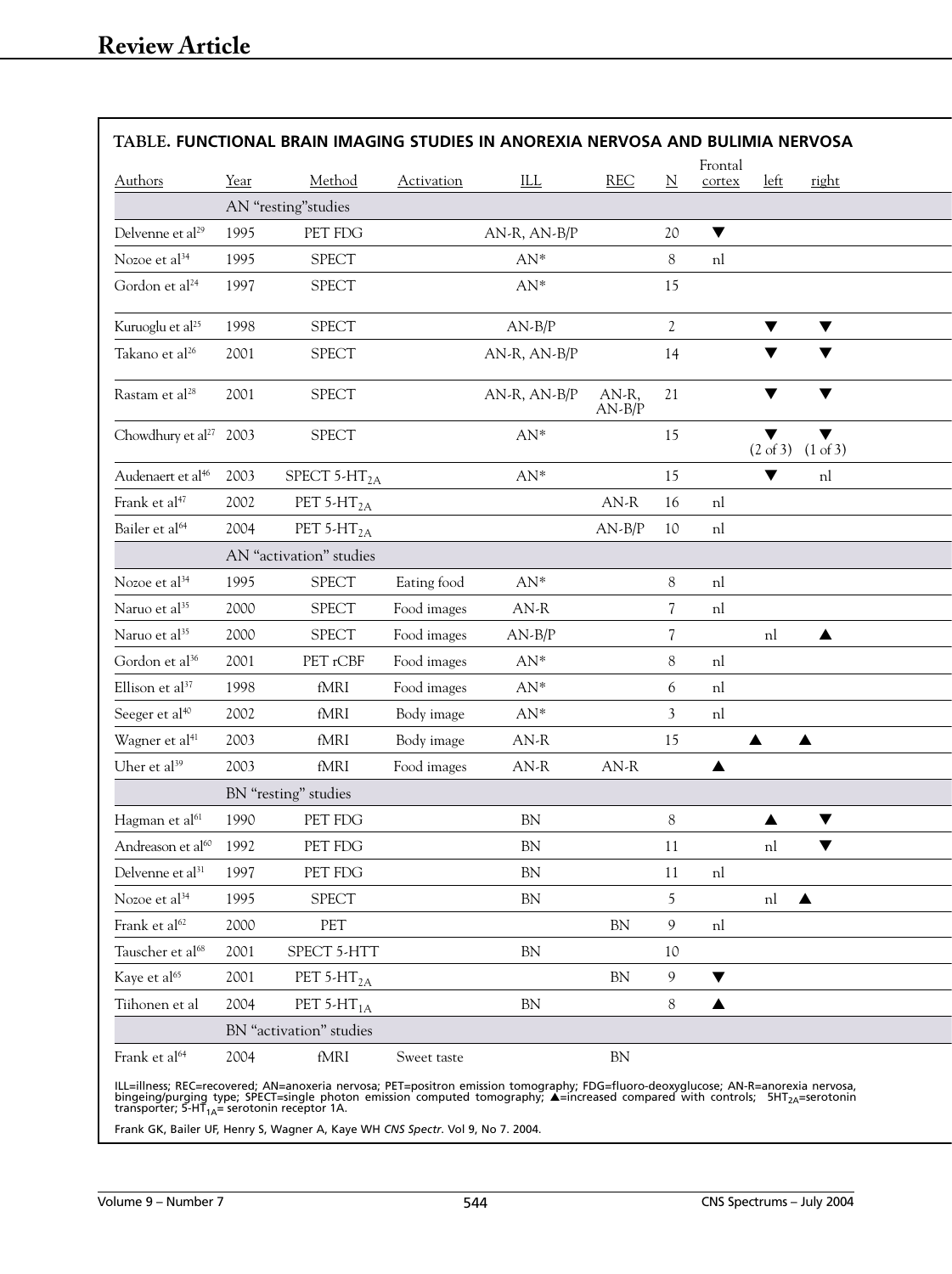٦

| <u>left right</u> | <u>left</u> right Cocipital |                  |                                           | Parietal<br><u>left right cortex</u> |                          |                                                                      | Cingulate<br><u>right</u> Cortex |                      | left                                      | Temporal/<br><u>amygdala</u> |
|-------------------|-----------------------------|------------------|-------------------------------------------|--------------------------------------|--------------------------|----------------------------------------------------------------------|----------------------------------|----------------------|-------------------------------------------|------------------------------|
|                   |                             |                  |                                           |                                      |                          |                                                                      |                                  |                      |                                           |                              |
|                   |                             |                  |                                           | $\blacktriangledown$                 |                          |                                                                      |                                  |                      |                                           | $\blacktriangledown$         |
|                   | nl                          |                  | $\blacktriangledown$ nl                   |                                      |                          |                                                                      |                                  |                      |                                           | $\mathbf{nl}$                |
|                   |                             |                  |                                           | nl                                   |                          |                                                                      |                                  |                      | $(8 \text{ of } 13)$ $(5 \text{ of } 13)$ |                              |
|                   |                             |                  | $\blacktriangledown$ $\blacktriangledown$ |                                      |                          |                                                                      |                                  | $\blacktriangledown$ | $\blacktriangledown$                      |                              |
|                   | $\mathop{\rm nl}\nolimits$  |                  |                                           | nl                                   | $\overline{\phantom{a}}$ | $\blacktriangledown$                                                 |                                  | $\blacktriangle$     | $\blacktriangle$                          |                              |
|                   |                             |                  | $\bullet$ $\bullet$                       |                                      |                          |                                                                      |                                  | $\blacktriangledown$ | $\blacktriangledown$                      |                              |
|                   |                             |                  |                                           |                                      |                          |                                                                      |                                  |                      |                                           |                              |
|                   |                             |                  | $(4 \text{ of } 5)$ $(1 \text{ of } 5)$   |                                      |                          |                                                                      |                                  |                      | $(7 \text{ of } 9)$ $(2 \text{ of } 9)$   |                              |
|                   |                             |                  | $\bullet$ $\bullet$                       |                                      |                          |                                                                      |                                  |                      |                                           | nl                           |
|                   |                             |                  |                                           | nl                                   | $\blacktriangledown$     | $\blacktriangledown$                                                 |                                  | $\blacktriangledown$ | $\blacktriangledown$                      |                              |
|                   |                             | nl               | $\blacktriangledown$                      |                                      | $\,$ nl                  | $\blacktriangledown$                                                 |                                  |                      |                                           | nl                           |
|                   |                             |                  |                                           |                                      |                          |                                                                      |                                  |                      |                                           |                              |
|                   |                             | nl               | $\blacktriangle$                          |                                      |                          |                                                                      |                                  | $\blacktriangle$     | $\mathbf{nl}$                             |                              |
|                   | nl                          |                  |                                           | nl                                   |                          |                                                                      | nl                               |                      |                                           | nl                           |
|                   | $\mathbf{nl}$               | $\blacktriangle$ | nl                                        |                                      |                          |                                                                      | nl                               |                      |                                           | $\mathbf{nl}$                |
|                   | nl                          |                  |                                           | nl                                   |                          |                                                                      | nl                               | $\blacktriangle$     | $\blacktriangle$                          |                              |
|                   | nl                          |                  |                                           | $\mathbf{nl}$                        |                          | $\begin{array}{ccc}\n\blacktriangle & & \blacktriangle\n\end{array}$ |                                  | nl                   | $\blacktriangle$                          |                              |
|                   | nl                          |                  |                                           | nl                                   |                          |                                                                      | nl                               | $\blacktriangle$     | $\mathbf{nl}$                             |                              |
|                   |                             | $\blacktriangle$ | $\blacktriangle$                          |                                      |                          |                                                                      |                                  |                      |                                           |                              |
|                   |                             |                  |                                           |                                      |                          |                                                                      | $\blacktriangle$                 |                      |                                           |                              |
|                   |                             |                  |                                           |                                      |                          |                                                                      |                                  |                      |                                           |                              |
|                   |                             |                  | $\blacktriangle$ $\blacktriangledown$     |                                      | $\overline{\phantom{a}}$ | $\blacktriangledown$                                                 |                                  | $\blacktriangledown$ | $\blacktriangle$                          |                              |
|                   | $\mathbf{nl}$               |                  |                                           | nl                                   |                          |                                                                      | $\mathbf{nl}$                    | $\blacktriangle$     | $\blacktriangle$                          |                              |
|                   |                             |                  |                                           |                                      |                          |                                                                      |                                  |                      |                                           | nl                           |
|                   | nl                          |                  |                                           | nl                                   |                          |                                                                      |                                  | nl                   | $\blacktriangle$                          |                              |
|                   | nl                          |                  |                                           | nl                                   |                          |                                                                      | nl                               |                      |                                           | nl                           |
|                   | nl                          |                  |                                           | nl                                   |                          |                                                                      | nl                               |                      |                                           | nl                           |
|                   |                             |                  |                                           |                                      |                          |                                                                      |                                  |                      |                                           |                              |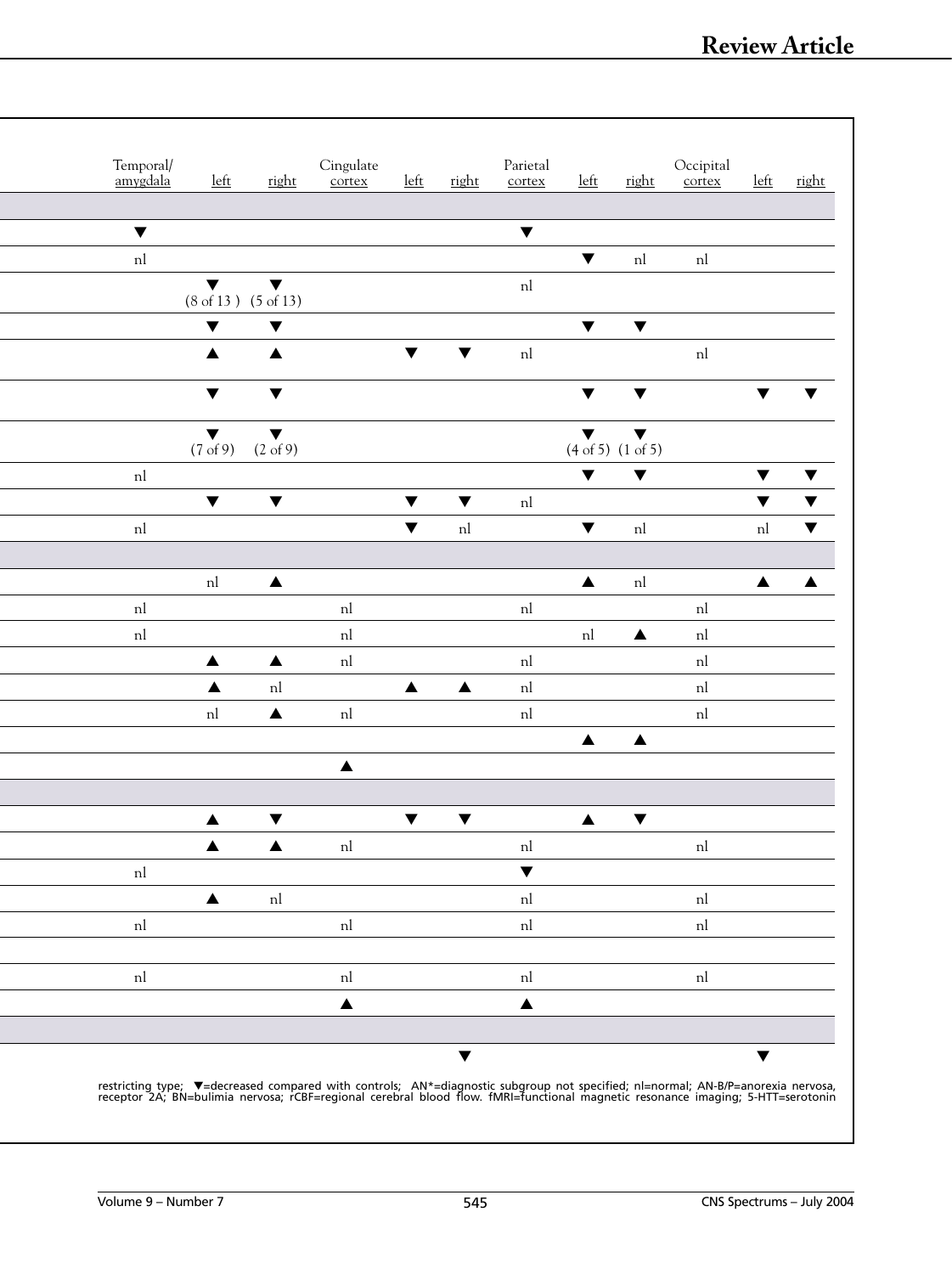by the inaccessibility of the living human brain. The emergence of brain imaging techniques raises the possibility to assess brain function in vivo and assess human behavior in conjunction with biological correlates. The eating disorders AN and BN are relatively homogeneous disorders. The new imaging methods give hope to the prospect of identifying biologic markers that will help categorize those disorders and, in turn, identify more effective treatments that could reduce morbidity associated with these frequently debilitating and deadly illnesses.

Studying EDs is complicated due to a relatively small prevalence and the many state related (eg, hormonal) disturbances associated with these illnesses. Thus, it is difficult to assess factors that may be trait related and possibly pre-morbid. Studying subjects after long-term recovery may be our closest approximation to studying subjects premorbidly.

The most common structural abnormalities found in ill AN woman are global reduction of gray matter and white matter in ill AN patients, which remit at least in part with recovery. Ill BN patients may have similar changes. Studies<sup>74</sup> in depression found more specific regional volume changes but we are not aware of similar changes with recovery in other disorders. It is possible that the explanation for reduction in brain mass when ill may be brain protein, fat, or fluid loss secondary to emaciation and dehydration. However, since some ED studies found relationships of brain volume with cortisol levels and cortisol related to brain cell death,<sup>75</sup> it has to be assessed if hypercortisolism in ill AN patients is truly contributing to those findings.

Resting rCBF and rCGM showed mostly a general reduced cortical activity in the ill state that is most pronounced in temporal, parietal, or cingulate cortex. Very limited data suggest some persistence of these finding after recovery in both AN and BN. Whether these findings indicate involvement of the limbic system or are state- or trait-related or some complex combination of both remains unknown. Relatively few subjects have been studied, and there is a fair amount of inconsistencies among studies in terms of subject subgroups, state of illness, and other factors.

fMRI studies using visual stimuli of food or body image in AN suggested involvement of prefrontal, ACC, and parietal cortex. The only study in BN suggests altered ACC and cuneus activity in response to a sweet taste stimulus. This finding suggests that the decision-making network and that reward pathways may be differently activated in those tasks in BN. However, those studies have to be replicated. It is still unclear if ED subjects

react differently to visual compared with oral high calorie stimuli, and if there are distinct alterations in the processing of taste stimuli, for example, for sweets compared with fats.

The receptor imaging studies that are available at this point show that reduced  $5-HT<sub>2A</sub>$  receptor binding occurs in the ill state and persists after recovery from AN. BN subjects showed reduced  $5-HT<sub>2A</sub>$  receptor activity when recovered and reduced 5-HT transporter binding when ill. They may have increased  $5$ -HT<sub>1A</sub> receptor binding during the ill state. Such findings of 5-HT disturbances in ill and recovered subjects with EDs, may suggest a trait disturbance of the 5-HT system. Altered 5-HT receptor activity could be related to emotional disturbances such as increased depressive symptoms or anxiety.

Few studies have been done in EDs in comparison with depressive disorders or OCD. The overlap and comorbidity of both major depression and OCD with EDs require studies that will directly compare those disorders. EDs and, in particular, AN, are frequently debilitating with a high mortality. Studies comparing psychiatric disorders will help to find common pathways and distinct areas of disturbance that may identify targets for successful drug interventions. **CNS**

#### *REFERENCES*

- 1. Kaye WH, Klump KL, Frank GK, Strober M. Anorexia and bulimia nervosa. *Annu Rev Med*. 2000;51:299-313.
- 2. Anand A, Shekhar A. Brain imaging studies in mood and anxiety disorders: special emphasis on the amygdala. *Ann N Y Acad Sci*. Apr 2003;985:370-388.
- 3. Osuch EA, Ketter TA, Kimbrell TA, et al. Regional cerebral metabolism associated with anxiety symptoms in affective disorder patients. *Biol Psychiatry*. 2000;48:1020-1023.
- 4. *Diagnostic and Statistical Manual of Mental Disorders*. 4th ed. text rev. Washington, DC: American Psychiatric Press; 1994.
- 5. Bulik CM, Sullivan PF, Fear JL, Joyce PR. Eating disorders and antecedent anxiety disorders: a controlled study. *Acta Psychiatr Scand.* 1997;96:101-107.
- 6. Kornreich L, Shapira A, Horev G, Danziger Y, Tyano S, Mimouni M. CT and MR evaluation of the brain in patients with anorexia nervosa. *AJNR Am J Neuroradiol*. 1991;12:1213-1216.
- 7. Hentschel F, Besthorn C, Schmidt MH. [The fractal dimension as an imaging parameter in CT scans of patients with anorexia nervosa before and after therapy]. *Z Kinder Jugendpsychiatr Psychother*. 1997;25:201-206.
- 8. Hentschel F, Schmidbauer M, Detzner U, Blanz B, Schmidt MH. Reversible Hirnvolumenanderungen bei der Anorexia nervosa. *Z Kinder Jugendpsychiatr Psychother*. 1995;23:104-112.
- 9. Golden NH, Ashtari M, Kohn MR, et al. Reversibility of cerebral ventricular enlargement in anorexia nervosa, demonstrated by quantitative magnetic resonance imaging. *J Pediatr*. 1996;128:296-301.
- 10. Swayze VW 2nd, Andersen A, Arndt S, et al. Reversibility of brain tissue loss in anorexia nervosa assessed with a computerized Talairach 3-D proportional grid. *Psychol Med*. 1996;26:381-390.
- 11. Katzman DK, Colangelo JJ. Cerebral gray matter and white matter volume deficits in adolescent girls with anorexia nervosa [comment]. *Health Law Can*. 1996;16:110-114.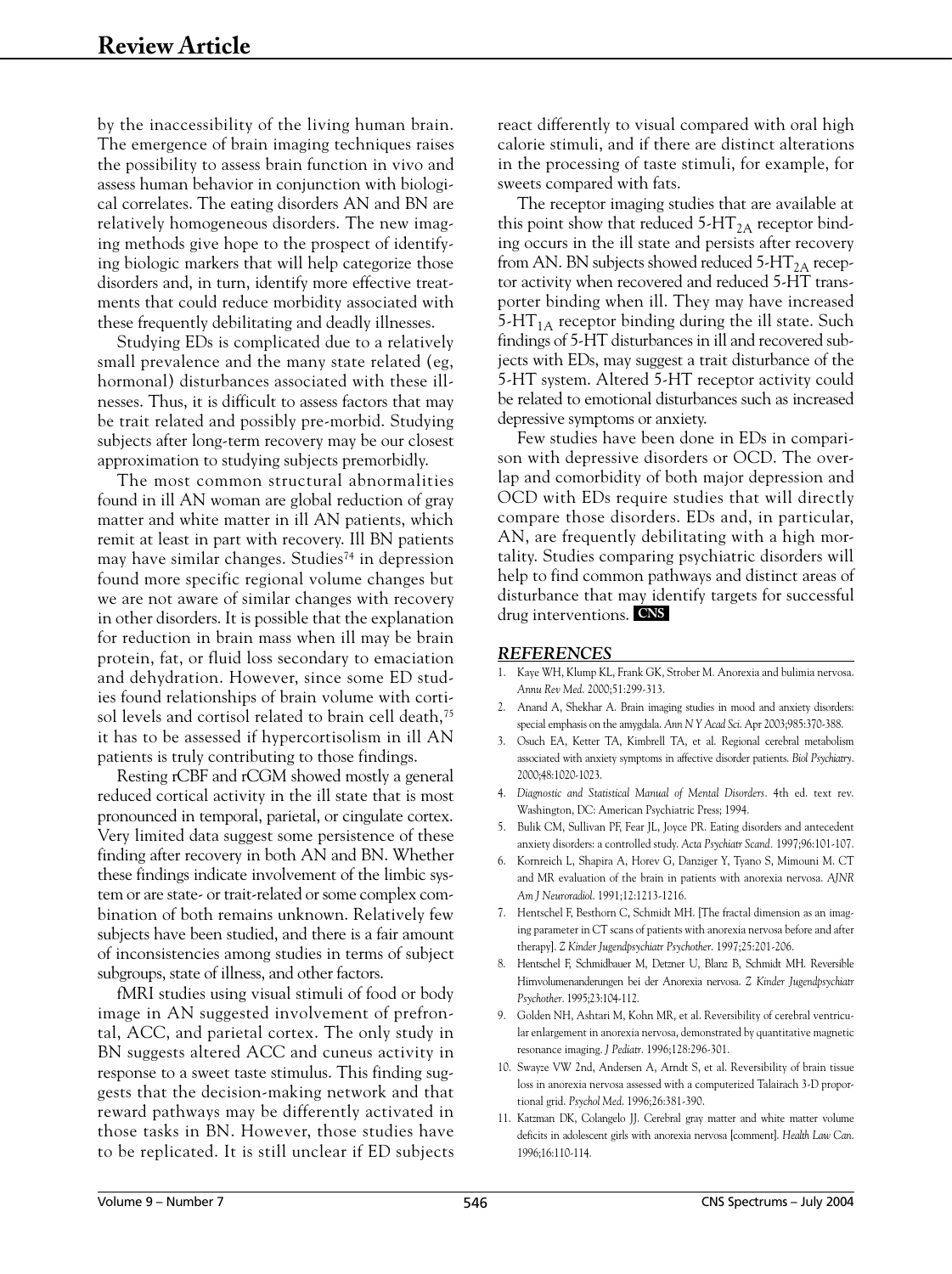- 12. Husain MM, Black KJ, Doraiswamy PM, et al. Subcortical brain anatomy in anorexia and bulimia. *Biol Psychiatry*. 1992;31:735-738.
- 13. Lambe EK, Katzman DK, Mikulis DJ, Kennedy SH, Zipursky RB. Cerebral gray matter volume deficits after weight recovery from anorexia nervosa. *Arch Gen Psychiatry*. 1997;54:537-542.
- 14. Katzman DK, Kaptein S, Kirsh C, et al. A longitudinal magnetic resonance imaging study of brain changes in adolescents with anorexia nervosa. *Compr Psychiatry*. 1997;38:321-326.
- 15. Gwirtsman HE, Kaye WH, George DT, Jimerson DC, Ebert MH, Gold PW. Central and peripheral ACTH and cortisol levels in anorexia nervosa and bulimia. *Arch Gen Psychiatry*. 1989;46:61-69.
- 16. Giordano GD, Renzetti P, Parodi RC, et al. Volume measurement with magnetic resonance imaging of hippocampus-amygdala formation in patients with anorexia nervosa. *J Endocrinol Invest*. 2001;24:510-514.
- 17. Kingston K, Szmukler G, Andrewes D, Tress B, Desmond P. Neuropsychological and structural brain changes in anorexia nervosa before and after refeeding. *Psychol Med*. 1996;26:15-28.
- 18. Hentschel J, Mockel R, Schlemmer HP, et al. 1H-MR-Spektroskopie bei Anorexia nervosa: charakteristische Unterschiede zwischen Patienten und gesunden Probanden. *ROFO Fortschr Geb Rontgenstr Nuklearmed*. 1999;170:284-289.
- 19. Schlemmer HP, Mockel R, Marcus A, et al. Proton magnetic resonance spectroscopy in acute, juvenile anorexia nervosa. *Psychiatr Res*. 1998;82:171-179.
- 20. Mockel R, Schlemmer HP, Guckel F, et al. 1H-MR-Spektroskopie bei Anorexia nervosa: reversible zerebrale Metabolitenanderungen. *ROFO Fortschr Geb Rontgenstr Nuklearmed*. 1999;170:371-377.
- 21. Rzanny R, Freesmeyer D, Reichenbach JR, et al. 31P-MRS des Hirns bei Anorexia nervosa: Charakteristische Unterschiede in den Spektren von Patienten und gesunden Vergleichspersonen. *ROFO Fortschr Geb Rontgenstr Nuklearmed*. 2003;175:75-82.
- 22. Roser W, Bubl R, Buergin D, Seelig J, Radue EW, Rost B. Metabolic changes in the brain of patients with anorexia and bulimia nervosa as detected by proton magnetic resonance spectroscopy. *Int J Eat Disord*. 1999;26:119-136.
- 23. Leonard BE. Serotonin receptors--where are they going? *Int Clin Psychopharmacol*. 1994;9(suppl 1):7-17.
- 24. Gordon I, Lask B, Bryant-Waugh R, Christie D, Timimi S. Childhood-onset anorexia nervosa: towards identifying a biological substrate. *Int J Eat Disord*. 1997;22:159-165.
- 25. Kuruoglu AC, Kapucu O, Atasever T, Arikan Z, Isik E, Unlu M. Technetium-99m-HMPAO brain SPECT in anorexia nervosa. *J Nucl Med*. 1998;39:304-306.
- 26. Takano A, Shiga T, Kitagawa N, et al. Abnormal neuronal network in anorexia nervosa studied with I-123-IMP SPECT. *Psychiatry Res*. 2001;107:45-50.
- 27. Chowdhury U, Gordon I, Lask B, Watkins B, Watt H, D. C. Early-onset anorexia nervosa: is there evidence of limbic system imbalance? International *Int J Eat Disord*. 2003;33:388-396.
- 28. Rastam M, Bjure J, Vestergren E, et al. Regional cerebral blood flow in weight-restored anorexia nervosa: a preliminary study. *Dev Med Child Neurol*. 2001;43:239-242.
- 29. Delvenne V, Lotstra F, Goldman S, et al. Brain hypometabolism of glucose in anorexia nervosa: a PET scan study. *Biol Psychiatry*. 1995;37:161-169.
- 30. Delvenne V, Goldman S, De Maertelaer V, Simon Y, Luxen A, Lotstra F. Brain hypometabolism of glucose in anorexia nervosa: normalization after weight gain. *Biol Psychiatry*. 1996;40:761-768.
- 31. Delvenne V, Goldman S, De Maertelaer V, Wikler D, Damhaut P, Lotstra F. Brain glucose metabolism in anorexia nervosa and affective disorders: influence of weight loss or depressive symptomatology. *Psychiatry Res*. 1997;74:83-92.
- 32. Delvenne V, Goldman S, Biver F, et al. Brain hypometabolism of glucose in low-weight depressed patients and in anorectic patients: a consequence of starvation? *J Affect Disord*. 1997;44:69-77.
- 33. Nozoe S, Naruo T, Nakabeppu Y, Soejima Y, Nakajo M, Tanaka H. Changes in regional cerebral blood flow in patients with anorexia nervosa detected through single photon emission tomography imaging. *Biol Psychiatry*. 1993;34:578-580.
- 34. Nozoe S, Naruo T, Yonekura R, et al. Comparison of regional cerebral blood flow in patients with eating disorders. *Brain Res Bull*. 1995;36:251-255.
- 35. Naruo T, Nakabeppu Y, Sagiyama K, et al. Characteristic regional cerebral blood flow patterns in anorexia nervosa patients with binge/purge behavior. *Am J Psychiatry*. 2000;157:1520-1522.
- 36. Gordon C, Dougherty DD, Fischman AJ, et al. Neural substrates of anorexia nervosa: a behavioral challenge study with positron emission tomography. *J Pediatr*. 2001;139:51-57.
- 37. Ellison Z, Foong J, Howard R, Bullmore E, Williams S, Treasure J. Functional anatomy of calorie fear in anorexia nervosa. *Lancet*. 1998;352:1192.
- 38. LeDoux J. The emotional brain, fear, and the amygdala. *Cell Mol Neurobiol*. 2003;23:727-738.
- 39. Uher R, Brammer MJ, Murphy T, et al. Recovery and chronicity in anorexia nervosa: brain activity associated with differential outcomes. *Biol Psychiatry*. 2003;54:934-942.
- 40. Seeger G, Braus DF, Ruf M, Goldberger U, Schmidt MH. Body image distortion reveals amygdala activation in patients with anorexia nervosa—a functional magnetic resonance imaging study. *Neurosci Lett*. 2002;326:25-28.
- 41. Wagner A, Ruf M, Braus DF, Schmidt MH. Neuronal activity changes and body image distortion in anorexia nervosa. *Neuroreport*. 2003;14:2193-2197.
- 42. Mesulam M. Spatial attention and neglect: pafrietal, frontal an dcingulate contributions to the emental representation and attentional targeting of salient extrapersonal events. *Philos Trans R Soc London B Biol Sci*. 1999;354:1325-1346.
- 43. Shirao N, Okamoto Y, Okada G, Okamoto Y, Yamawaki S. Temporomesial activation in young females associated with unpleasant words concerning body image. *Neuropsychobiology*. 2003;48:136-142.
- 44. Saxena S, Rauch SL. Functional neuroimaging and the neuroanatomy of obsessive-compulsive disorder. *Psychiatr Clin North Am*. 2000;23:563-586.
- 45. Barnes NM, Sharp T. A review of central 5-HT receptors and their function. *Neuropharmacology.* 1999;38:1083-1152.
- 46. Audenaert K, Van Laere K, Dumont F, et al. Decreased 5-HT2a receptor binding in patients with anorexia nervosa. *J Nucl Med*. 2003;44:163-169.
- 47. Frank GK, Kaye WH, Meltzer CC, et al. Reduced 5-HT2A receptor binding after recovery from anorexia nervosa. *Biol Psychiatry*. 2002;52:896-906.
- 48. Bailer UF, Price JC, Meltzer CC, et al. Altered 5-HT2A receptor activity after recovery from bulimia-type anorexia nervosa: relationships to harm avoidance and drive for thinness. *Neuropsychopharmacology*. 2004:29:1143-1155.
- 49. Devinsky O, Morrell MJ, Vogt BA. Contributions of anterior cingulate cortex to behaviour. *Brain*. 1995;118:279-306.
- 50. Richmond BJ, Liu Z, Shidara M. Neuroscience. Predicting future rewards. *Science*. 2003;301:179-180.
- 51. Doraiswamy PM, Krishnan KR, Boyko OB, et al. Pituitary abnormalities in eating disorders: further evidence from MRI studies. *Prog Neuropsychopharmacol Biol Psychiatry*. 1991;15:351-356.
- 52. Laessle RG, Krieg JC, Fichter MM, Pirke KM. Cerebral atrophy and vigilance performance in patients with anorexia nervosa and bulimia nervosa. *Neuropsychobiology*. 1989;21:187-191.
- 53. Hoffman GW, Ellinwood EH Jr, Rockwell WJ, Herfkens RJ, Nishita JK, Guthrie LF. Cerebral atrophy in bulimia. *Biol Psychiatry*. 1989;25:894-902.
- 54. Krieg JC, Backmund H, Pirke KM. Cranial computed tomography findings in bulimia. *Acta Psychiatr Scand*. 1987;75:144-149.
- 55. Krieg JC, Lauer C, Pirke KM. Structural brain abnormalities in patients with bulimia nervosa. *Psychiatry Res*. 1989;27:39-48.
- 56. Kiriike N, Nishiwaki S, Nagata T, Inoue Y, Inoue K, Kawakita Y. Ventricular enlargement in normal weight bulimia. *Acta Psychiatr Scand*. 1990;82:264-266.
- 57. Puri BK, Lewis HJ, Saeed N, Davey NJ. Volumetric change of the lateral ventricles in the human brain following glucose loading. *Exp Physiol*. 1999;84:223-226.
- 58. Rost B, Roser W, Bubl R, Radue EW, Buergin D. MRS of the brain in patients with anorexia or bulimia nervosa. *Hosp Med*. 1999;60:474-476.
- 59. Delvenne V, Goldman S, Simon Y, De Maertelaer V, Lotstra F. Brain hypometabolism of glucose in bulimia nervosa. *Int J Eat Disord*. 1997;21:313-320.